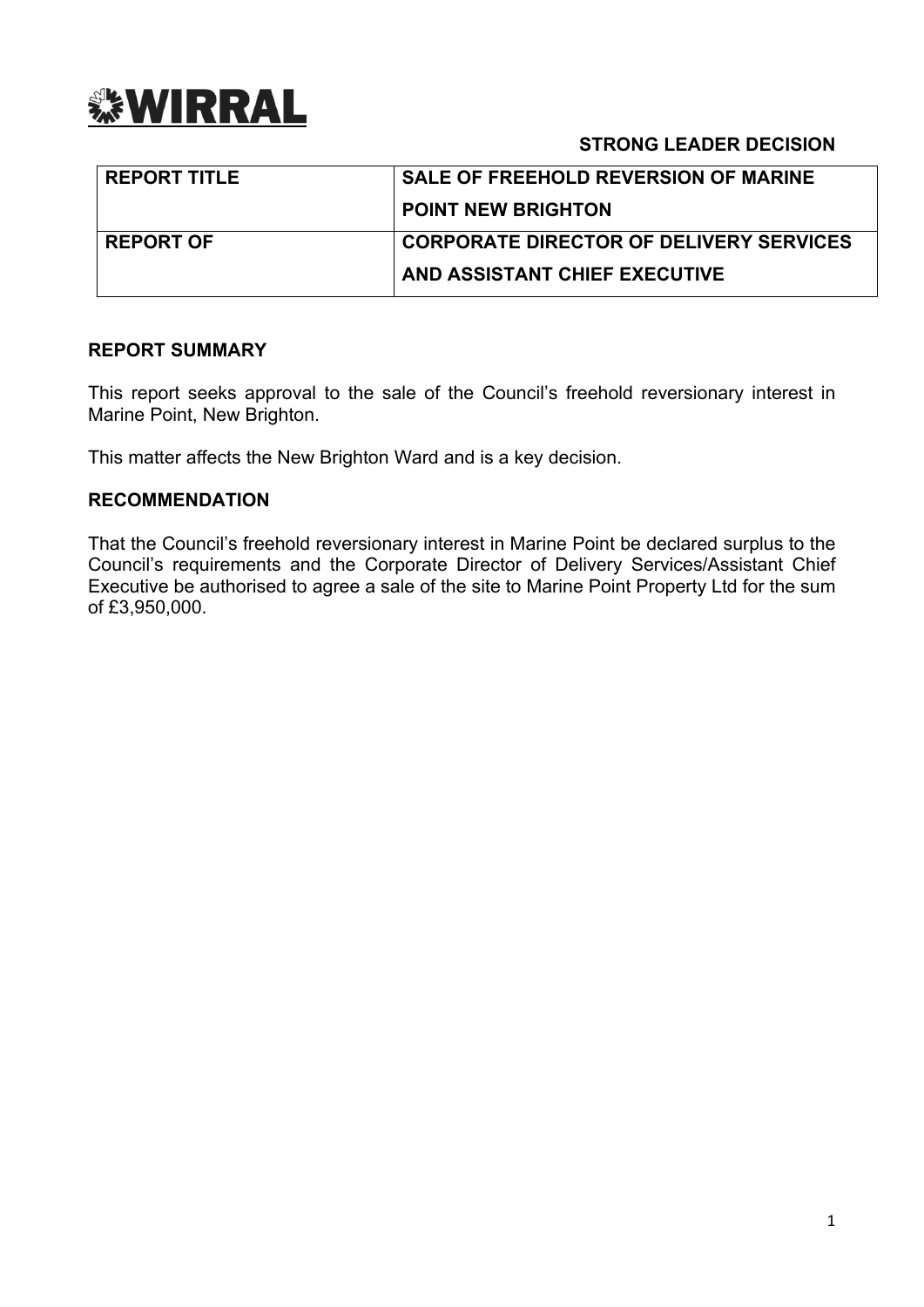### **SUPPORTING INFORMATION**

## **1.0 REASON FOR RECOMMENDATION**

1.1 To meet the Council's financial requirements by generating a capital receipt from the sale.

## **2.0 OTHER OPTIONS CONSIDERED**

2.1 The sale of this site has been approved in principle by Full Council as part of the budget options.

## **3.0 BACKGROUND INFORMATION**

- 3.1 The property known as Marine Point was developed in conjunction with Neptune New Brighton and was completed in 2010. It comprises a retail leisure facility which includes a cinema, supermarket, hotel, restaurants and retail facilities. The agreement with Neptune resulted in the Council retaining the freehold interest and Neptune holding the property complex on a 250 year lease from 2011. The extent of the property is shown edged red on the attached plan.
- 3.2 The complex is now owned by a company called Promenade Wirral Ltd after they took an assignment of the leasehold interest. The lease generates an income to the Council based on 6% of the rental income received by the lessee from the various operators which last year produced an income to the Council of £208,298.
- 3.3 In 2019/20 the Council was faced with a budget gap of £40m alongside increasing pressures in Children's and Adults Social Care. On 4 March 2019 Full Council approved a range of options to meet the budget gap, one of which was the disposal of the freehold in Marine Point. Utilising this option meant that Council service reductions and closures were kept to a minimum.
- 3.4 Following the decision by the Council property consultants Lambert Smith Hampton (LSH) were appointed to fully market the Council's freehold interest in Marine Point as an investment opportunity. The marketing campaign identified six interested parties with three submitting offers. The highest offer of £3,950,000 was received from Marine Point Property Ltd (company number 013591V), a company owned by the head lessee. LSH have advised that the nature of the lease structure means that its rental return is subject to the fluctuations of the property market and can in theory go down as well as up which can make it slightly less attractive to investors compared to more traditionally structured leases. LSH has also advised that, given some uncertainty around retail property investments, this is an appropriate time to sell the Council's interest. LSH have gone on to say that they are satisfied that the marketing exercise has produced the best price for the property and accordingly this satisfies Sec 123 of the Local Government Act.

# **4.0 FINANCIAL IMPLICATIONS**

- 4.1 The sale will generate a capital receipt in the sum of £3,950,000 but will be in lieu of the current income of £208,298 pa.
- 4.2 The Council has elected to charge VAT on this property.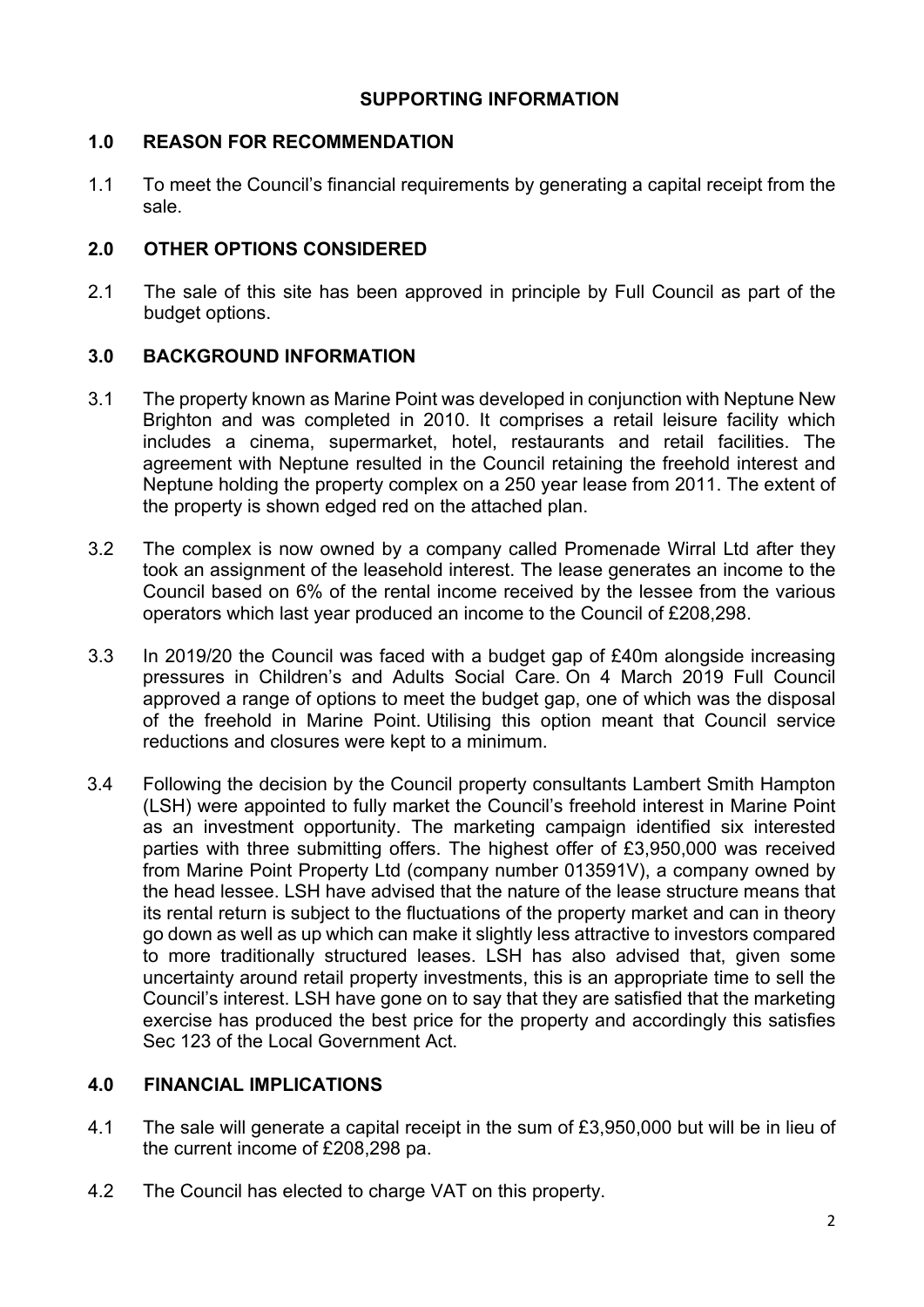## **5.0 LEGAL IMPLICATIONS**

- 5.1 The disposal will require the preparation of appropriate legal documentation.
- 5.2 The offer is considered to be the best reasonably obtainable and therefore satisfies Section 123 of the Local Government Act.
- 5.3 A restrictive covenant on the Council's freehold title, requires the Council to seek the consent of the Department of Business, Energy and Industrial Strategy to a sale of the freehold reversion.

## **6.0 RESOURCE IMPLICATIONS: ICT, STAFFING AND ASSETS**

6.1 There are no IT or staffing implications arising from this report.

#### **7.0 RELEVANT RISKS**

7.1 Failure to secure the sale could result in the Council missing the opportunity to generate this level of capital receipt.

#### **8.0 ENGAGEMENT/CONSULTATION**

8.1 The decision in principle to sell the property has been made by Full Council. The marketing of this property has been undertaken by LSH who have targeted buyers of investment opportunities.

#### **9.0 EQUALITY IMPLICATIONS**

9.1 There is no relevance to equality.

## **10.0 ENVIRONMENT AND CLIMATE IMPLICATIONS**

10.1 The legal transaction to sell the land of itself will have no environment or climate implications.

#### **11.0 PLANNING AND COMMUNITY SAFETY IMPLICATIONS**

11.1 The are no planning implications arising directly from this report.

#### **REPORT AUTHOR:** Steve McMorran Manager - Assets and Surveying telephone: (0151 666 3891) email: [stevemcmorran@wirral.gov.uk](mailto:stevemcmorran@wirral.gov.uk)

#### **APPENDICES**

Site plan

## **BACKGROUND PAPERS**

**None**